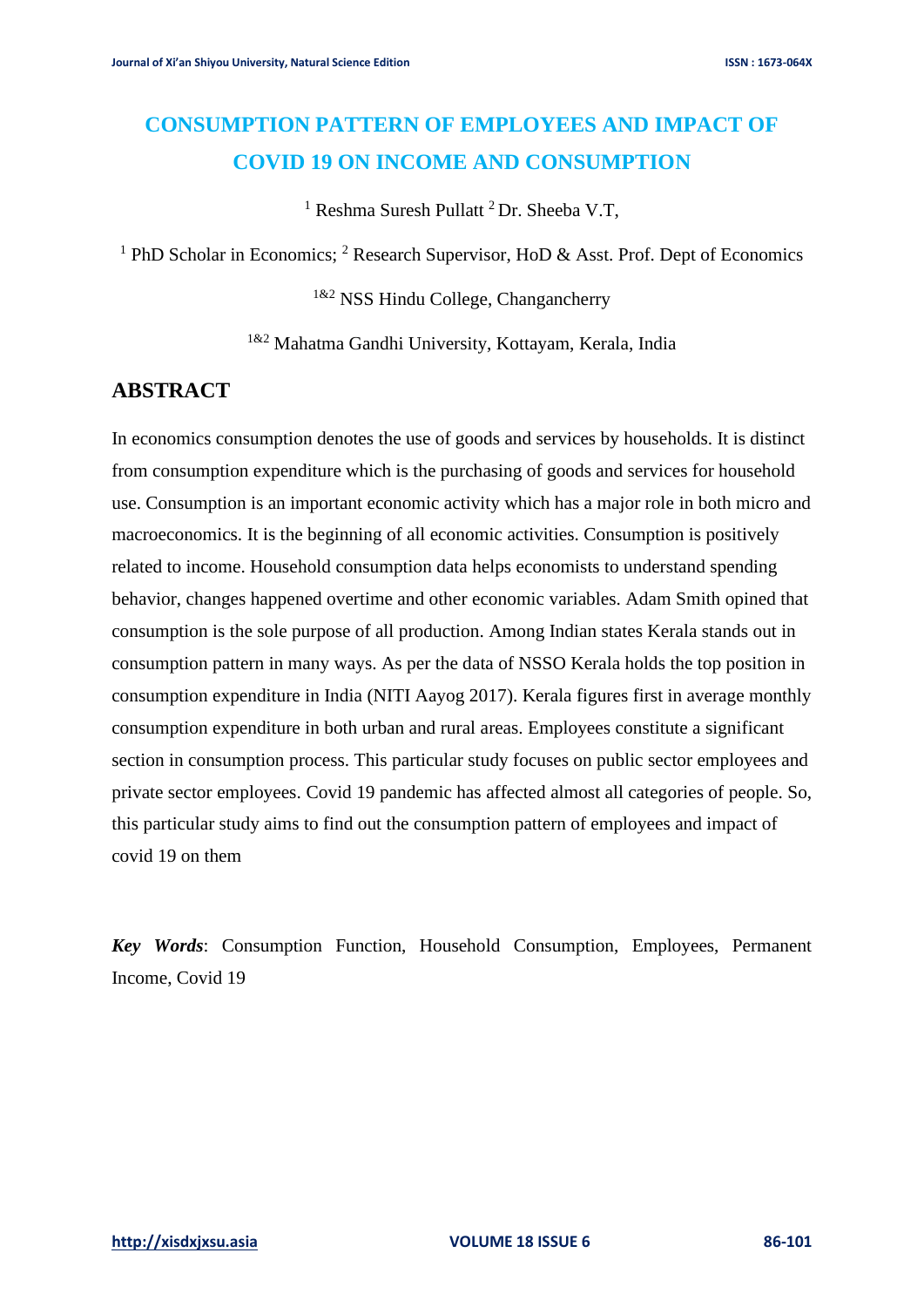# **CONSUMPTION PATTERN OF EMPLOYEES AND IMPACT OF COVID 19 ON INCOME AND CONSUMPTION**

## **INTRODUCTION**

Consumption is the use of goods and services. The study of consumption behavior plays a central role in both microeconomics and macroeconomics'. The term consumption should be reserved for the using up of services yielded by a good, while the act of purchasing it is consumer expenditure. (Rosalind Levacic and Alexander Rebmann,1979). The analysis of inter-relationship between consumption expenditure and level of income cannot be attributed to Keynes alone. Even in much earlier literature of Adam Smith the reference was made to consumption function. Ernest Engle, on the basis of family budget studies in 1857 formulated the law of consumption which specified the changes in consumption behavior of the people in response to changes in their income. Consumption is positively related with income. When income increases consumption also increases. It is an integral part of aggregate demand which makes it easy to understand economic conditions and formulate suitable economic policies.COVID-19 has tremendously impacted the lives of people the effect of which is still continuing.According to the Centre for Monitoring Indian Economy (CMIE), salaried jobs took a big hit during the COVID-19 lockdown, with the total loss estimated to be at 18.9 million during April 2020-July 2020.Kerala has the paradoxical situation of high social indicators along with poor economic growth. In Kerala service sector is the major contributor to state GDP. Employees both govt and private constitute a significant segment in consumption process.

## **IMPORTANCE OF THE STUDY**

In consumption Kerala exhibits characteristics, which are alien to the rest of India and world. Most of the goods consumed are from outside the state. People of our state spend a significant portion of their income on consumption. In Kerala, employment in organised sector showed downward trend with a decline of 4 percent from 2000-2016 due to the surfacing of informal sector. As per the data of State Planning Board within the public sector 47 percent are in state govt,10 percent in central govt,22 percent in state quasi-institutions,5 percent in local self govt institutions and 16 percent in central quasi-institutions. In Kerala, employment in the organised sector has remained more or less stagnant, showing only a marginal increase from 11.15 lakh in 2010 to 11.73 lakh in 2017. The reason behind this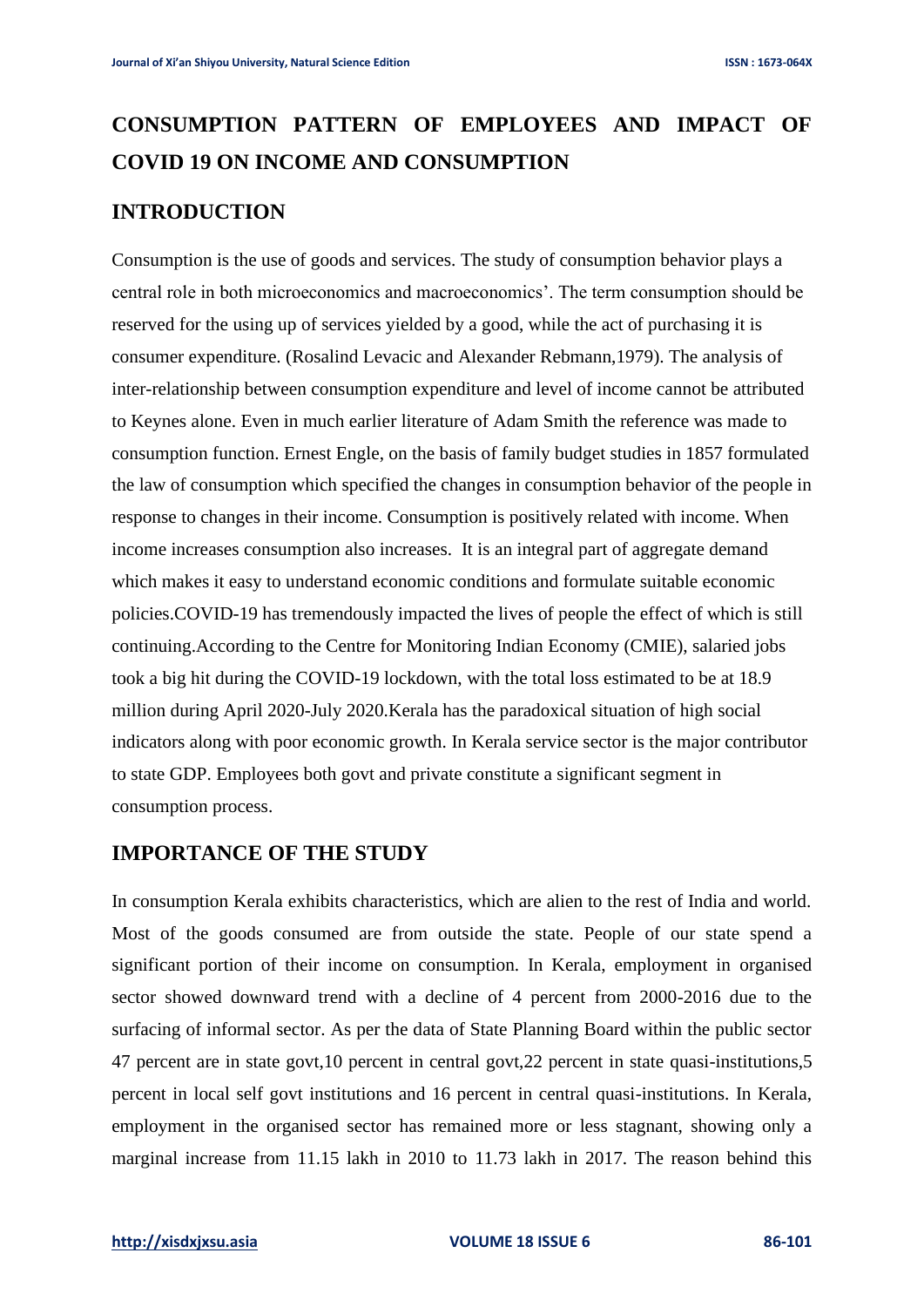trend is due to the movement of labour force to the informal sectors like construction, real estate, textiles communication etc, which provides more employment.

The organised sector comprises private and public sectors and it is noteworthy that private sector employment is steadily increasing since 2011 onwards. In 2017, out of 11.73 lakh persons employed in the organised sector 5.60 lakh (48 per cent) are in the public sector and 6.13 lakh (52 per cent) are in the private sector.(https://spb.kerala.gov.in/economicreview/ER2017/web\_e/ch412.php?id=41&...[\)](https://www.bing.com/search?q=private+sector+employees+in+kerala&cvid=16c508ff326b4838a42e749b578906f4&aqs=edge..69i57j69i64.7704j0j1&pglt=41&FORM=ANSPA1&PC=HCTS)

A high proportion of socially and economically weaker sections are engaged in unorganised sector. As per NSSO survey 37.7 percent were self-employed in Kerala. Employees of unorganised sectors have low job security and paid holidays. A study on consumption pattern will throw light on how people of different income level spend income for consumption and how they adjust it during different economic situations. Covid-19 pandemic has affected almost all sections of society. This study aims to find out the impact of covid-19 on employee's lives

#### **OBJECTIVES**

1.To study the consumption pattern of public sector employees and private sector employees

2.To analyse the impact of COVID-19 in consumption behaviour of employees.

## **METHODOLOGY**

The study is mainly based on primary data which is collected using a well-crafted interview schedule among employees of Kottayam district. Among the districts, Kottayam (Rs.3162.56) had highest rural MPCEMMRP (Modified Mixed Reference Period) .50 employees were taken for the study in equal proportion from both government and private sectors using random sampling method. Supplementary materials were taken from government reports, online sources, thesis etc. All the data have been classified, stored and tabulated for giving more clarity to the study

## **THEORETICAL BACKGROUND AND RELATED STUDIES**

Keynes demonstrated the theoretical significance of consumption income relationship. According to him consumption is determined by current disposable income

C=a+bYD where c=real consumption YD=real disposable income with a>0 and  $0 < b < 1$ .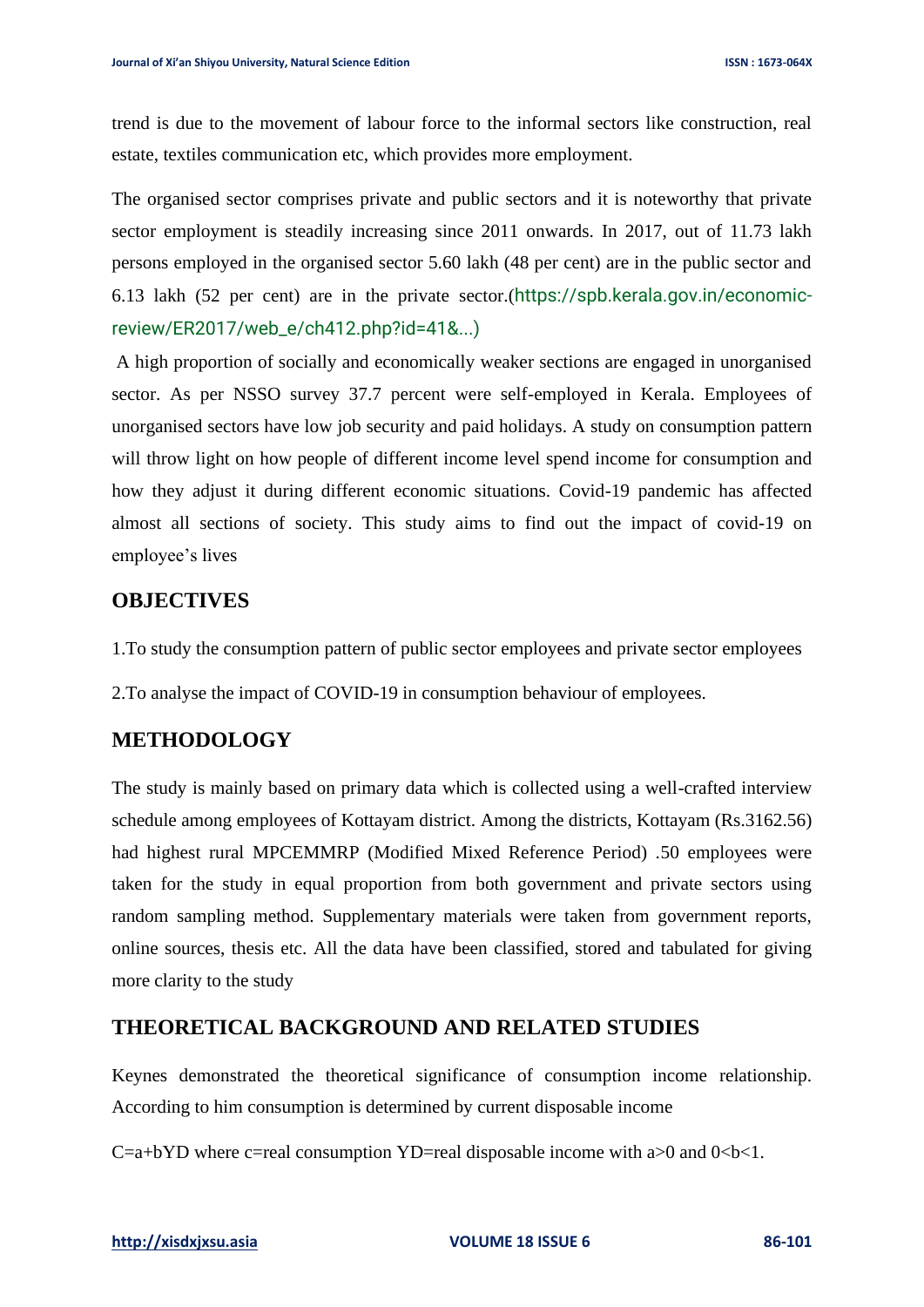He presumed that marginal propensity to consume lies between 0 and 1 and is known as fundamental psychological law of consumption

Duesenberry (1949) refined the arguments of Brady and Friedman (1947) to form the relative income hypothesis. Persistence in consumption patterns is explained by the tendency of households to keep up with the Joneses, the demonstration effect and the irreversibility of consumption function, the ratchet effect.

Friedman (1957) recognised the presence of transitory and permanent elements in consumption and income. According to him, transitory shocks do not affect consumption fundamentally and consumption was proportional to permanent income.

$$
C = aY_p
$$

Where,  $Y_p$  is the permanent income and  $a$ , the proportionate factor.

Modigliani, Ando and Brumberg made a significant contribution by incorporating wealth in the model to explain the consumption smoothening behaviour of individuals over the life time in tune with the entire resources at their disposal.

"COVID-19 Implications on Kerala's Consumption Pattern" by Sancy K Jose (Modern Diplomacy July 31 2020 Edition) notes that due to lockdown only essential goods were available in the market thus minimizing the consumption of non-food items. However, consumption of medical products increased during this time. Durables were less consumed due to closed shops. Education sector was in chaos because it is linked with transportation, health, food, stationary and many more sectors. When the transportation was at standstill consumption pattern had serious short-term impacts and will have further impacts on long run too. The reason is that when consumers fail to turn toward these sectors, they will have no demand for related products resulting in no production. Consumption of pulses had increased even though total food expenditure has declined. More than 50% of households have spent very low on consumption due to reduced income, they depended on ration shops. Consumption pattern curve shifted from consumer friendly to accepting what is available in the market i.e., from luxury to essential.) The Kerala State Planning Board has prepared a report that assesses the impact of Covid-19 and the consequent lockdown on the state's economy. The report estimates a loss of about Rs 80,000 crore in Gross Value added to the economy for April-June(O1)

The report makes a sectoral assessment of the huge impact of the pandemic and the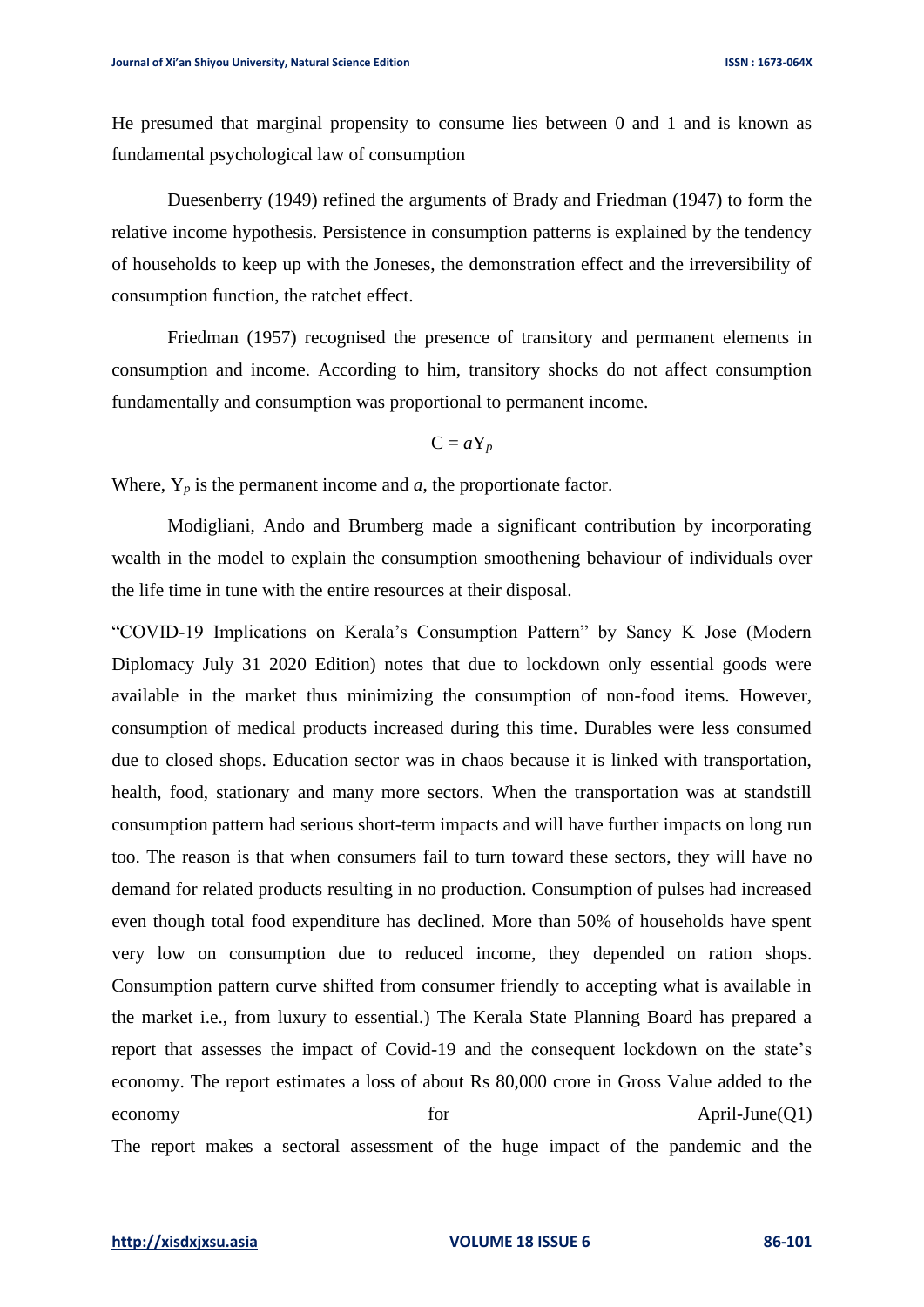09/cov19\_qck\_asmt... ·)

## **LOCKDOWN AND EFFECT ON KERALA ECONOMY**

Lockdown resulted in unprecedent loss of employment in all sectors of the economy. As per the Assessment of the impact of COVID-19 19 Pandemic and Lockdown on Kerala Economy April to June 2020 conducted by State Planning Board, the loss of person days of employment for 98 days (March25-June 30). The impact of the lockdown was most severely felt by casual labourers and self-employed workers. Almost all activities came to halt except trade of essential items and agricultural activities. A good portion of workers engaged in some type of regular employment in private sector also lost their jobs. The only category who was not affected was government employees.

In the first 2 phases of lockdown almost 90 percent of migrant workers who worked in construction and other sectors lost their jobs and remained unemployed. The wage loss for the workers in the informal sector in the state was estimated to be 24,713.9 crore during first and 2nd phase of lockdown. The corresponding measure of loss of wages for the rest of lockdown period was estimated to be 19406.9 cr. The labourers in plantation sector had a loss of 3.3 million days of employment. (State Planning Board Report)

## **ANALYSIS OF DATA**

A pilot study was conducted among employees of Kottayam district about their consumption pattern and impact of COVID-19 pandemic, the results of which are analyzed below.50 samples ,25 each from government employees and private employees were taken for the survey

#### **Consumption Function**

## **Table 1 Consumption Function of Public Sector Employees**

|       |                 |                             | <b>Coefficients</b> |              |          |      |
|-------|-----------------|-----------------------------|---------------------|--------------|----------|------|
|       |                 |                             |                     | Standardized |          |      |
|       |                 | Unstandardized Coefficients |                     | Coefficients |          |      |
| Model |                 | в                           | Std. Error          | <b>Beta</b>  |          | Sig. |
|       | (Constant)      | -8726.453                   | 6206.425            |              | $-1.406$ | .173 |
|       | <b>VAR00001</b> | .609                        | .112                | .751         | 5.450    | .000 |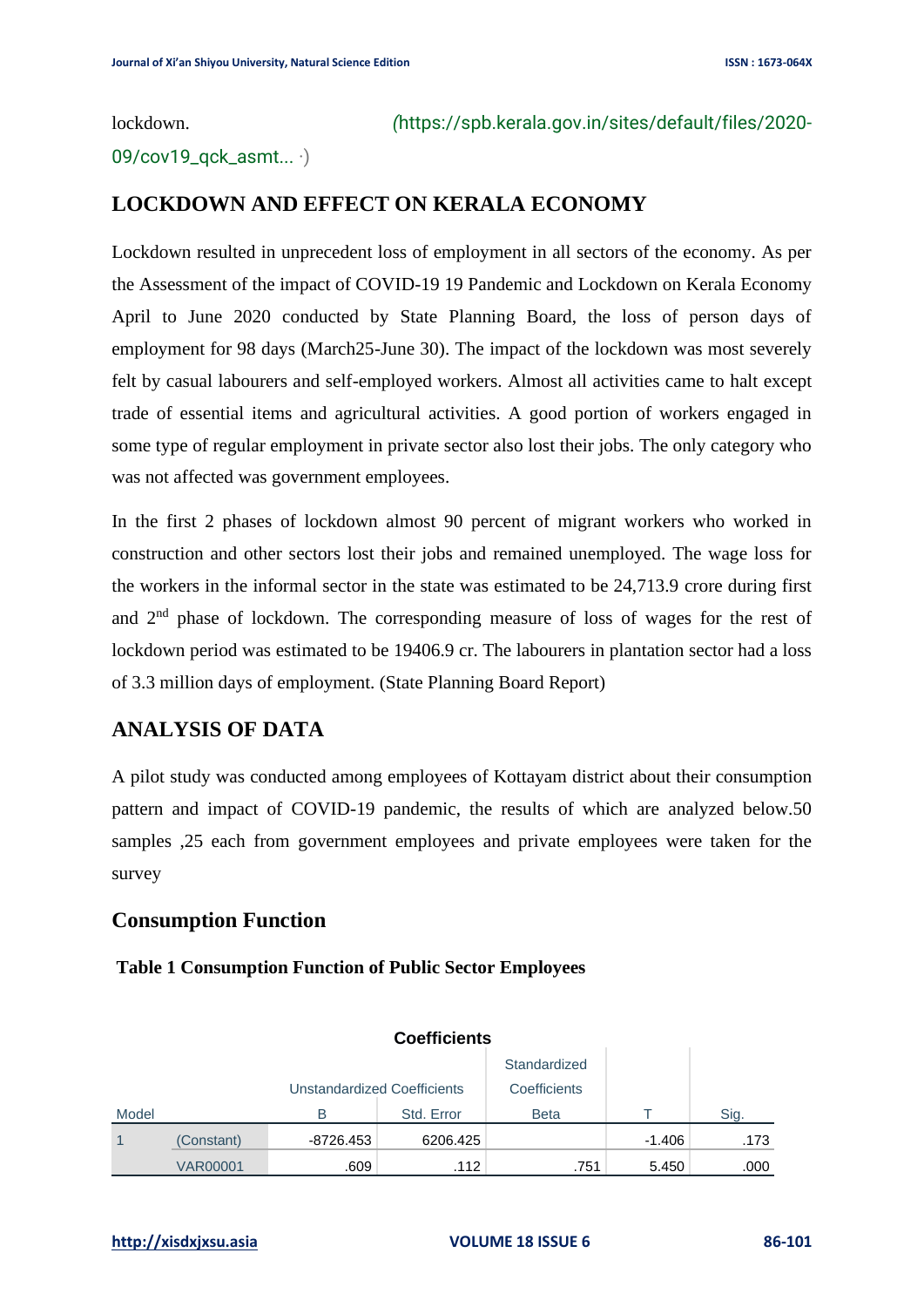#### a. Dependent Variable: VAR00003

Consumption function of public sector employees is given by  $C = -8726.453 + 0.609Y$  which is of the form a+bY (here autonomous consumption  $=$  -8726, b which is mpc  $= 0.609$ ). Negative consumption would have to mean selling off, not buying, consumer goods. This could not go on for long either. Then consider the fact that the macroeconomic consumption function is an aggregate relationship. Particular households might have an income of zero from time to time, but could aggregate disposable income ever be zero? That would mean that the economy had completely imploded, in which case all bets would be off regarding consumer behavior. On the other hand, if the intercept of the consumption function is negative, and hence the APC rises with increasing income, the problem that Keynes perceived seems less worrisome.

#### **Table 2 Consumption Function of Private Sector Employees**

|       |                 |                                    | <b>Coefficients</b> |              |       |      |
|-------|-----------------|------------------------------------|---------------------|--------------|-------|------|
|       |                 |                                    |                     | Standardized |       |      |
|       |                 | <b>Unstandardized Coefficients</b> |                     | Coefficients |       |      |
| Model |                 | B                                  | Std. Error          | <b>Beta</b>  |       | Sig. |
|       | (Constant)      | -2003.793                          | 2402.430            |              | -.834 | .413 |
|       | <b>VAR00001</b> | .653                               | .125                | .735         | 5.206 | .000 |

a. Dependent Variable: VAR00005

Since intercept is statistically significant, we fail to reject the null hypothesis that intercept is 0. So we can just assume the equation of the form  $C = bY$  (Long term consumption function)  $C = 0.609Y$ 

#### **Table 3 Expenditure on food items (Percentage)**

| Expenditure<br>range | Public<br>Sector | Percentage     | Private Sector | Percentage     |
|----------------------|------------------|----------------|----------------|----------------|
| (in percentage)      | Employees        |                | Employees      |                |
| $0 - 10$             | 6                | 24             | $\overline{2}$ | 8              |
| $10 - 20$            | 9                | 36             | $\overline{2}$ | 8              |
| $20 - 30$            | 7                | 28             | 3              | 12             |
| 30-40                | $\overline{2}$   | 8              | 5              | 20             |
| $40 - 50$            | $\mathbf{1}$     | $\overline{4}$ | $\overline{7}$ | 28             |
| 50-60                | $\overline{0}$   | $\overline{0}$ | 5              | 20             |
| 60-70                | $\overline{0}$   | $\overline{0}$ | $\overline{0}$ | $\overline{0}$ |
| 70-80                | $\overline{0}$   | $\overline{0}$ | 1              | $\overline{4}$ |
| 80-90                | $\theta$         | $\overline{0}$ | $\theta$       | $\mathbf{0}$   |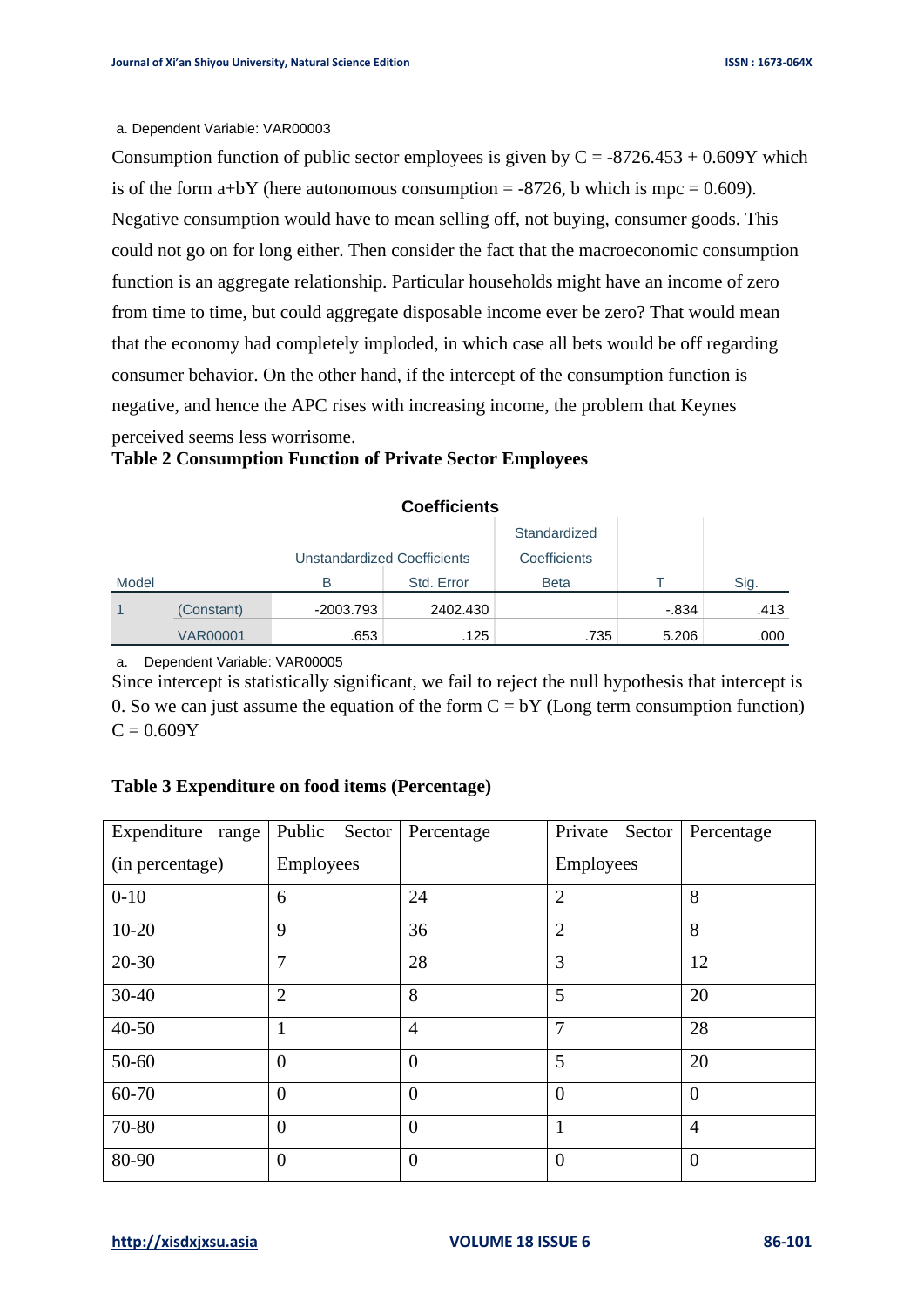| $90 - 100$ | v               | ◡   |              |     |
|------------|-----------------|-----|--------------|-----|
| Total      | $\gamma$<br>ر∠∠ | 100 | $\cap$<br>ن∠ | 100 |

Source: primary data

#### **Figure 1 Expenditure on food items (Percentage)**



We can find that 36% of government employees spend 10-20% of their income for buying food items. It is evident that more than 75% of government employees spend only 30%of their income for consuming food items. On the other hand, private sector employees spend about 50% of their income for purchasing food items. A major chunk of employees in private sector employees spend a significant part of their income for buying food items.

#### **Table 4 Expenditure on non-food items**

| <b>Expenditure range</b> | <b>Public</b><br><b>Employees</b> | <b>Sector Percentage</b> | <b>Private</b><br><b>Sector</b><br><b>Employees</b> | Percentage |
|--------------------------|-----------------------------------|--------------------------|-----------------------------------------------------|------------|
| $0 - 10$                 | $\theta$                          | $\Omega$                 | $\theta$                                            | $\Omega$   |
| $10 - 20$                | 0                                 | $\theta$                 | $\theta$                                            | ( )        |
| $20 - 30$                | 0                                 | $\theta$                 |                                                     | 4          |
| 30-40                    | $\overline{2}$                    | 8                        |                                                     | 4          |
| $40 - 50$                | $\overline{2}$                    | 8                        | 6                                                   | 24         |
| 50-60                    | 3                                 | 12                       | 5                                                   | 20         |
| 60-70                    | 3                                 | 12                       | $\overline{2}$                                      | 8          |
| 70-80                    | 8                                 | 32                       | 5                                                   | 20         |
| 80-90                    | 5                                 | 20                       | $\overline{4}$                                      | 16         |
| 90-100                   | $\overline{2}$                    | 8                        |                                                     | 4          |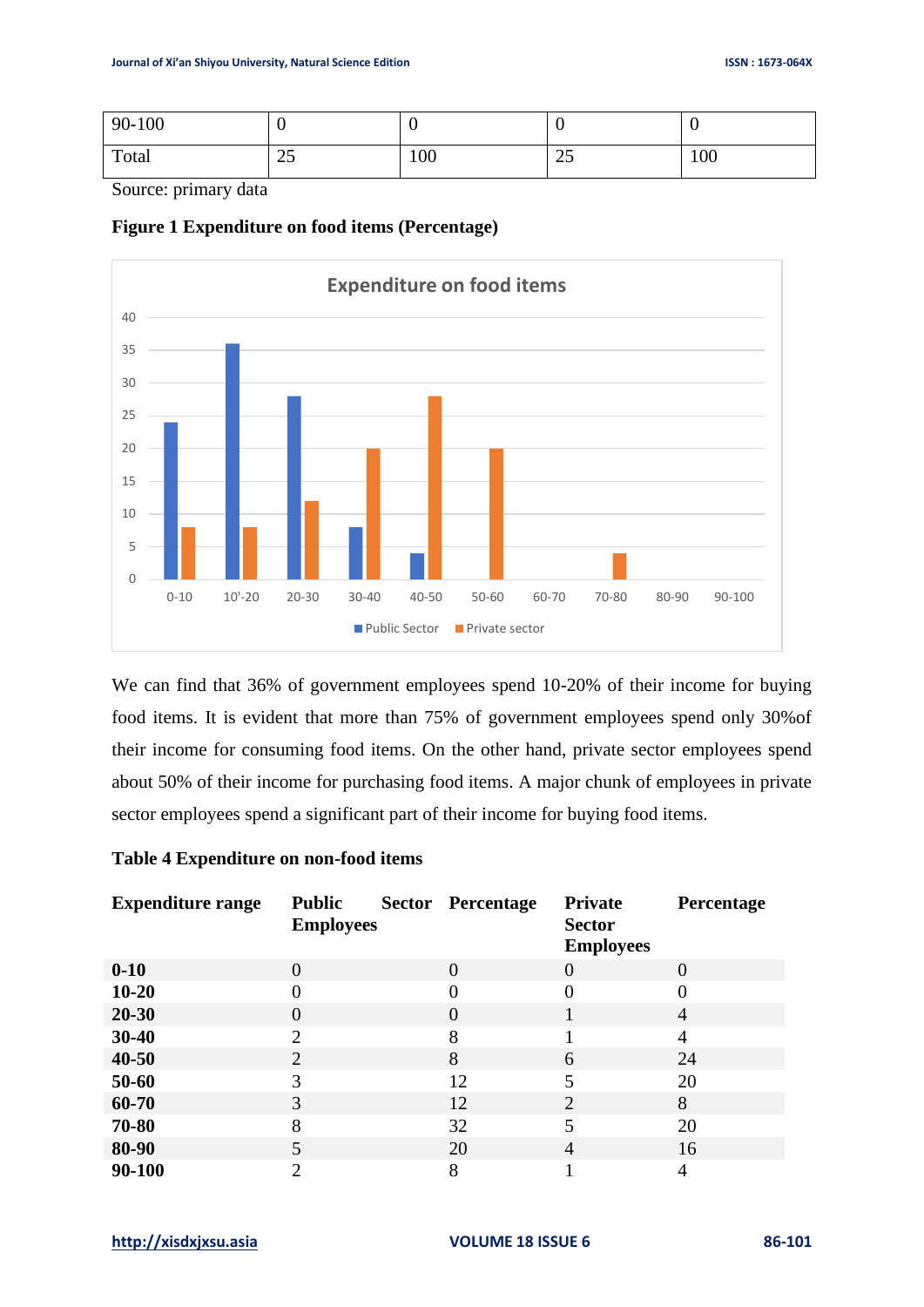| <b>Total</b> | 100 | າ ເ | 100 |
|--------------|-----|-----|-----|
|              |     |     |     |

#### Source: primary data



#### **Figure 2 Expenditure on non-food items**

About 32% of employees working in public sector spend 80% of their income for purchasing non-food items. But in the case of private sector, they spend about 60% of their income for purchasing non-food items. It is also evident that both categories of employees spend major part of their income for purchasing non-food items.

#### **Table 5 Ranking of non-food items Usage**

| -food<br>Non<br>items | Public<br>Sector | Percentage     | Private        | Percentage     |
|-----------------------|------------------|----------------|----------------|----------------|
| usage                 | Employees        |                | Sector         |                |
|                       |                  |                | Employees      |                |
| Electricity           | 3                | 12             | 3              | 12             |
| Durable goods         |                  | $\overline{4}$ | $\theta$       | $\Omega$       |
| Education             | 6                | 24             | 5              | 20             |
| Miscellaneous         | $\overline{2}$   | 8              | 6              | 24             |
| Fuel                  | $\overline{4}$   | 16             | $\overline{4}$ | 16             |
| Accessories           |                  | $\overline{4}$ |                | 4              |
| Healthcare            | $\overline{4}$   | 16             | $\overline{4}$ | 16             |
| Rent                  | $\overline{2}$   | 8              |                | $\overline{A}$ |
| Clothing              | $\overline{2}$   | 8              |                | 4              |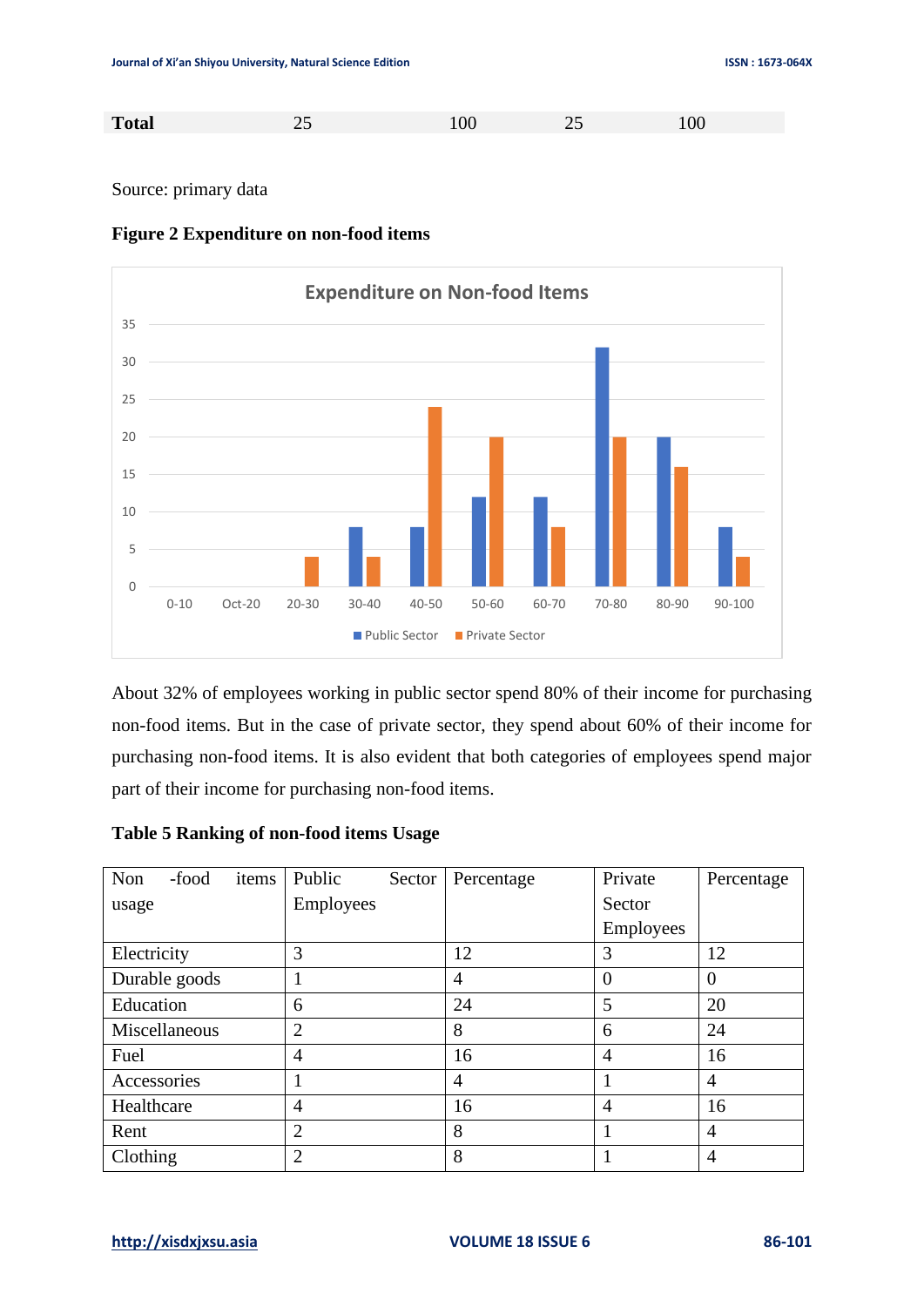| $\overline{\phantom{a}}$<br>eisure<br>. |           |                 |              |                 |
|-----------------------------------------|-----------|-----------------|--------------|-----------------|
| Total                                   | . -<br>ر_ | $\Omega$<br>TUU | -<br>-<br>ر_ | $\Omega$<br>TUU |

Source primary data

#### **Figure 3 Usage of non-food items**



In the matter of non-food items education and healthcare commands highest share among both categories. Both have same usage in some particular items like fuel and electricity. It is interesting to note that both categories do not spend any money for leisure activities.

#### **Table 6 Spending on unanticipated income**

| Item               | Public<br>Sector |  | Percentage     | Private   | Percentage     |
|--------------------|------------------|--|----------------|-----------|----------------|
|                    | Employees        |  |                | Sector    |                |
|                    |                  |  |                | Employees |                |
| Food               | 3                |  | 12             | 5         | 20             |
| Luxuries           | 3                |  | 12             |           | 4              |
| Accessories        | 5                |  | 20             | 6         | 24             |
| Ornaments          | 5                |  | 20             | 3         | 12             |
| Garments           | $\overline{2}$   |  | 8              | 4         | 16             |
| Electronic gadgets |                  |  | $\overline{4}$ |           | 4              |
| Bank deposit       | 4                |  | 16             | 3         | 12             |
| Loan repayment     |                  |  | $\overline{4}$ |           | $\overline{4}$ |
| Travel             |                  |  | $\overline{4}$ | $\theta$  | $\overline{0}$ |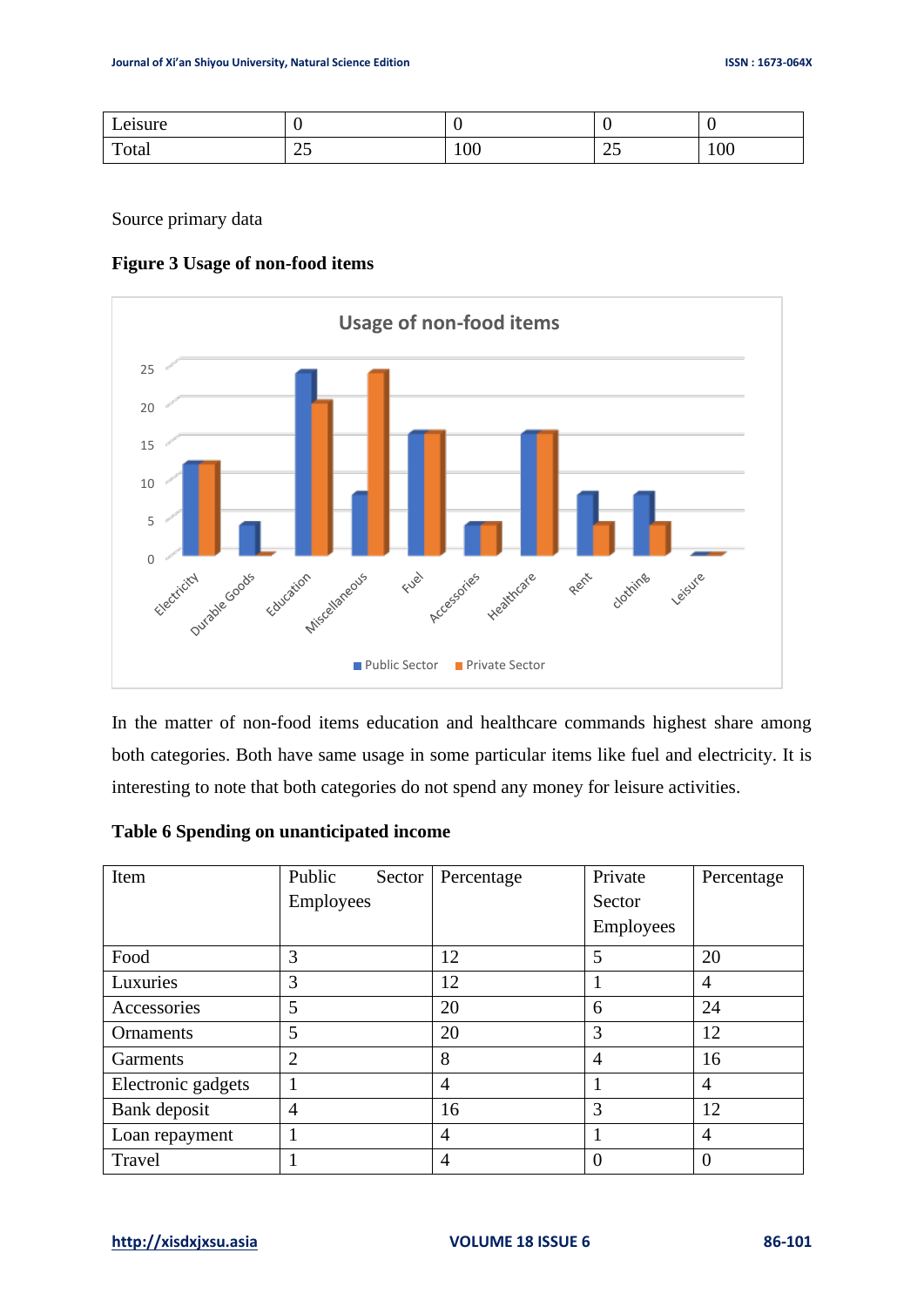| ∼<br>onstruction/<br>. |                     |     |    |     |
|------------------------|---------------------|-----|----|-----|
| Total                  | $\sim$ $\sim$<br>ر_ | 100 | رے | 100 |

Source primary data

#### **Figure 4 Spending on Unanticipated Income**



When government employees get unanticipated income, they use it for buying ornaments and accessories as seen from the figure.16% of them deposit it in banks. We can see a saving trend in the case of unanticipated income. But in the case of private employees, they use it for purchasing accessories, food and garments.12% of them deposit it in banks too

#### **Table 7 Impact of COVID-19**

| <b>Public Sector Employees</b> |                  |          |            | <b>Private Sector Employees</b> |            |          |            |
|--------------------------------|------------------|----------|------------|---------------------------------|------------|----------|------------|
| Affected                       | percentage   Not |          | Percentage | Affected                        | percentage | Not      | Percentage |
|                                |                  | affected |            |                                 |            | affected |            |
|                                | 32               |          | 68         |                                 | 100        |          |            |

Source primary data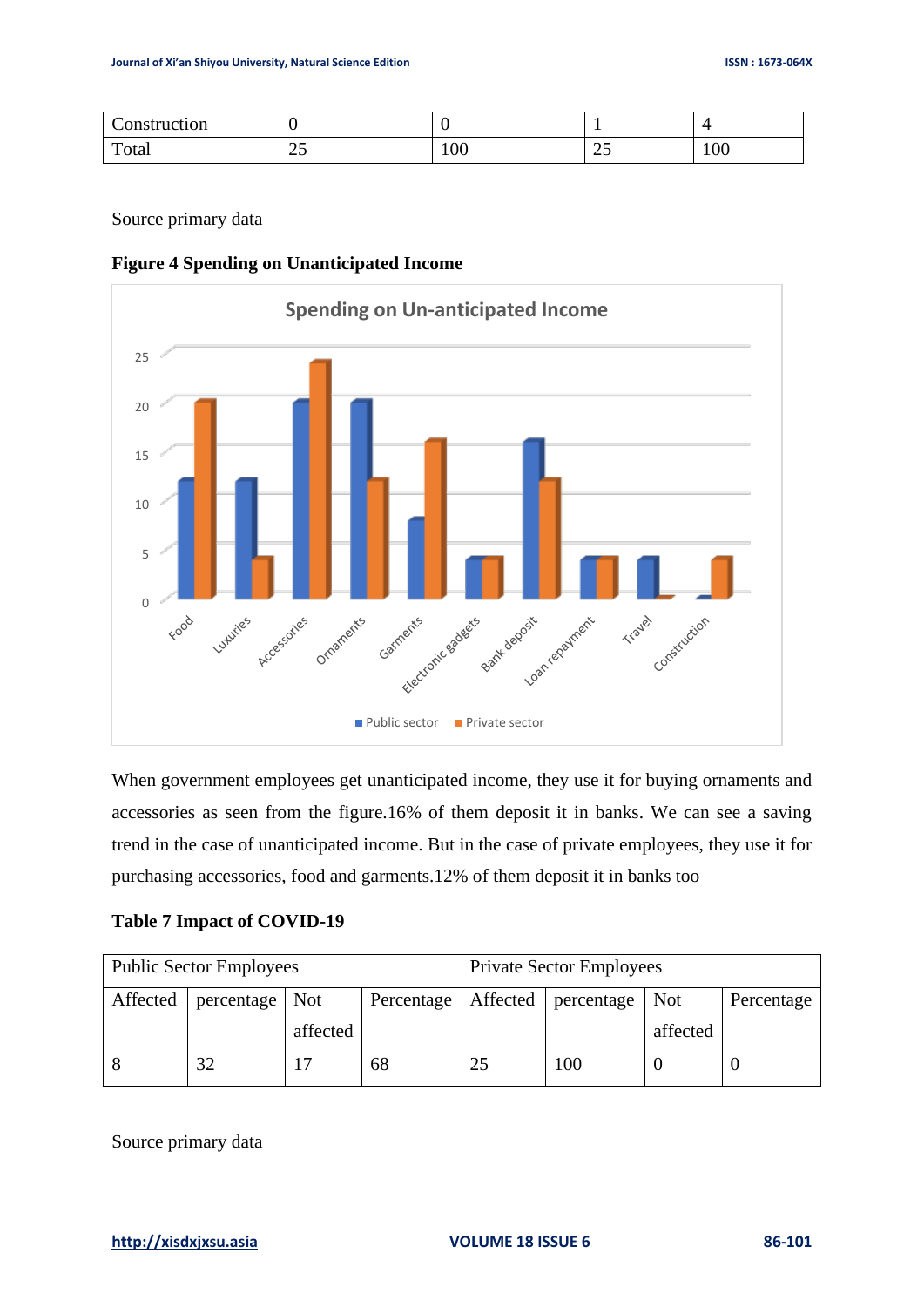From the table we can find that 68% of government employees were unaffected by Covid 19 pandemic because of their safety of income.32% opined that they were affected by the pandemic due to the salary cut. Cent percent of private sector employees were affected by Covid 19

|  | Table 8 Managing consumption during the pandemic |  |  |
|--|--------------------------------------------------|--|--|
|  |                                                  |  |  |

| Means       | of | Public sector employees | Percentage | Private   | Percentage |
|-------------|----|-------------------------|------------|-----------|------------|
| consumption |    |                         |            | sector    |            |
|             |    |                         |            | employees |            |
| Government  |    | $\overline{0}$          | 0          | 5         | 20         |
| financial   |    |                         |            |           |            |
| assistance  |    |                         |            |           |            |
| Savings     |    | 14                      | 56         | 6         | 24         |
| Others      |    | 11                      | 44         | 14        | 56         |

Source primary data





From the figure, we can find that public sector employees used savings to manage consumption. Private Sector employees who were affected by the pandemic resorted to other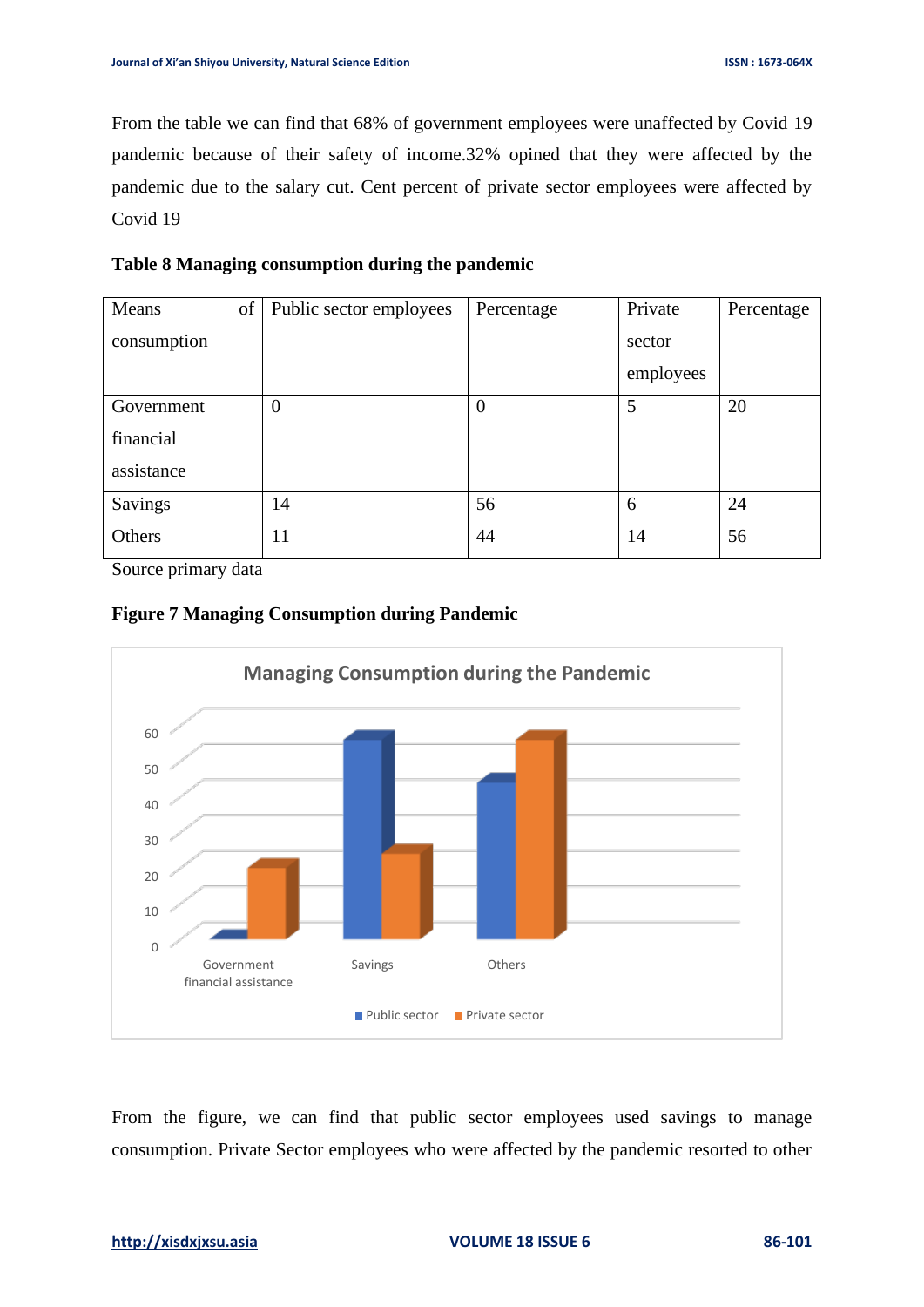means like limiting expenditure, loans, pension etc. for managing consumption. 20% of private sector employees were benefitted by government aid during the pandemic.

#### **Table 9 Dependence on Income**

| Income            | Public         | sector | Percentage       | Private sector | Percentage     |
|-------------------|----------------|--------|------------------|----------------|----------------|
|                   | employees      |        |                  | Employees      |                |
| Permanent         | 25             |        | 100              | 17             | 68             |
| income            |                |        |                  |                |                |
| Transitory income | $\overline{0}$ |        | $\boldsymbol{0}$ | 7              | 28             |
|                   |                |        |                  |                |                |
| <b>Both</b>       | $\overline{0}$ |        | $\overline{0}$   |                | $\overline{4}$ |
| Total             | 25             |        | 100              | 25             | 100            |

#### Source primary data

#### **Figure 8**

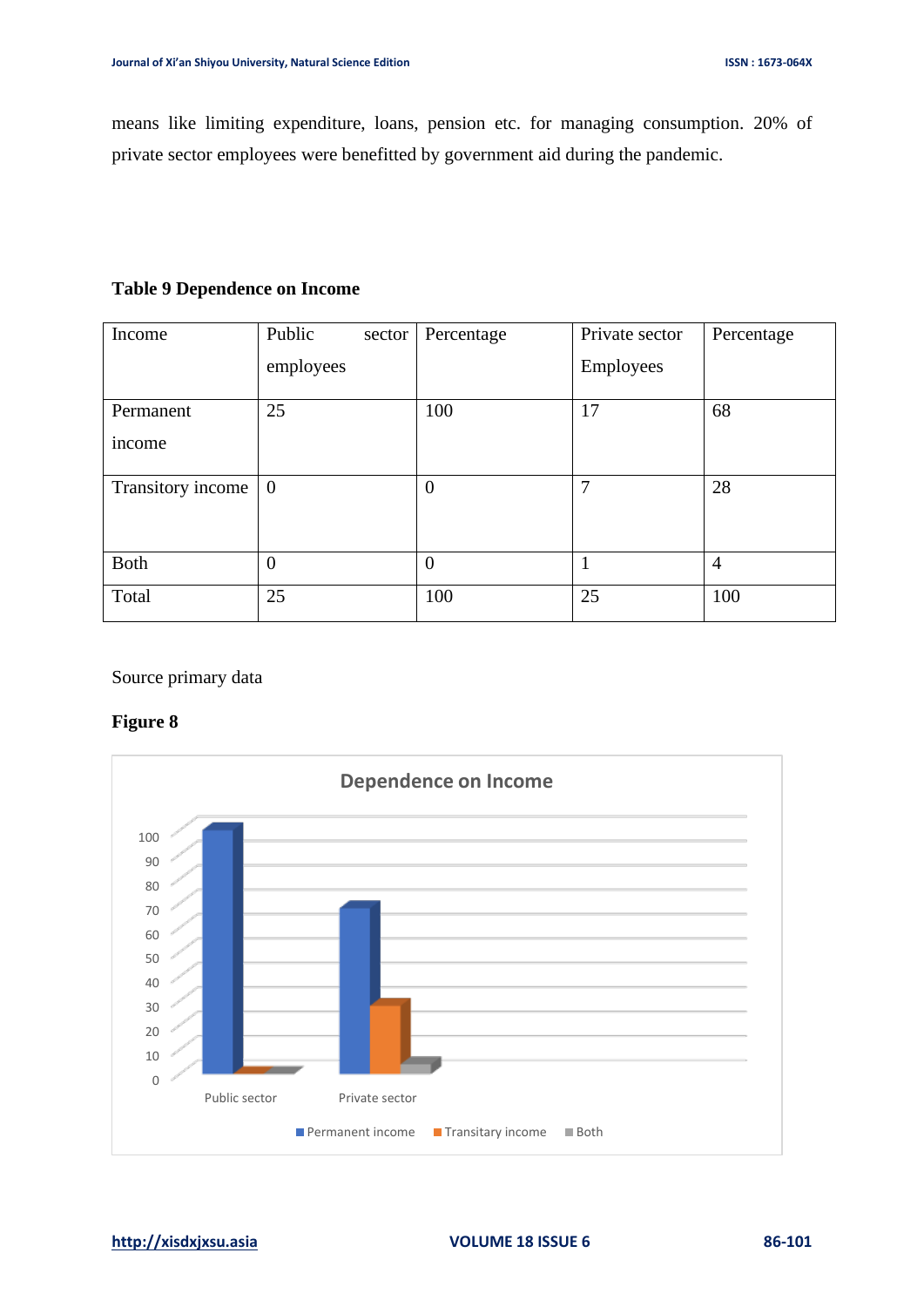It is evident from the figure that public sector employees solely depend on permanent income. But private sector employees rely on both permanent and transitory income

## **FINDINGS**

- ➢ 36%of government employees spend 10-20% of their income for buying food items. It is evident that more than 75% of government employees spend only 30%of their income for consuming food items. On the other hand, private sector employees spend about 50% of their income for purchasing food items. A major chunk of employees in private sector employees spend a significant part of their income for buying food items.
- $\triangleright$  From the consumption behavior of employees, we can find that MPC of low-income categories is high and that of high income is low. High income groups show saving trend in comparison to low-income groups.
- $\triangleright$  Consumption function of employees show long run proportionality ie, C=by. Keynes consumption function is found to be wrong in this case.
- ➢ Friedman's permanent income hypothesis is validated in this study as majority of respondents relied on permanent income for consumption. Only a small fraction of private sector employees relied on transitory income in addition to permanent income
- ➢ About 32% of employees working in public sector spend 80% of their income for purchasing non-food items. But in the case of private sector, they spend about 60% of their income for purchasing non-food items. It is also evident that both categories of employees spend major part of their income for purchasing non-food items.
- ➢ Among non-food items education and healthcare commands highest share in consumption basket. This shows the behavioral change of people over the years. From bare subsistence, attitude of people towards consumption has changed to luxuries items. Both have same usage in some particular items like fuel and electricity. Unlike in western countries people here spent very little on leisure.
- $\triangleright$  When government employees get unanticipated income, they use it for buying ornaments and accessories as seen from the figure.16% of them deposit it in banks. We can see a saving trend in the case of unanticipated income. But in the case of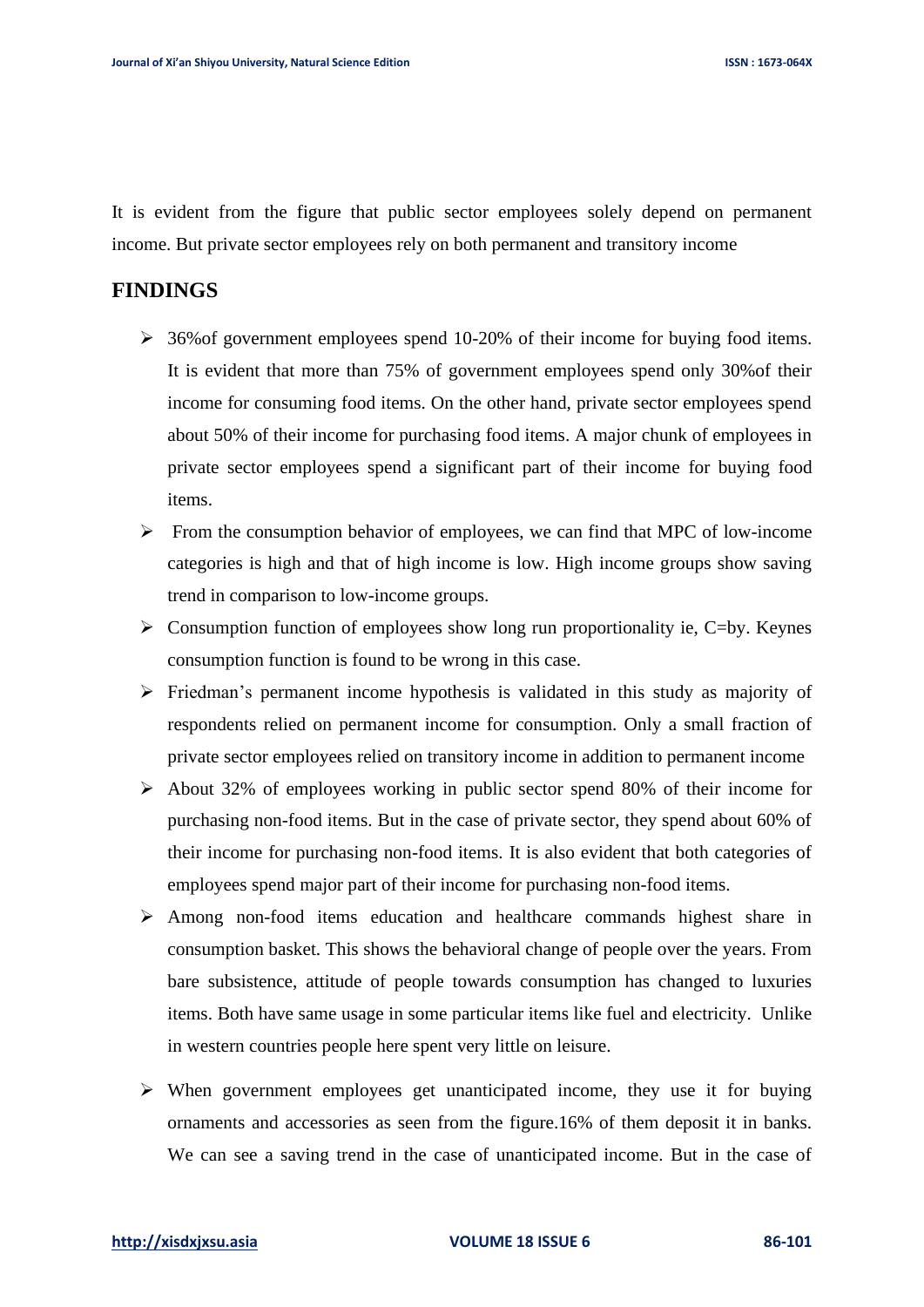private employees, they use it for purchasing accessories, food and garments.12% of them deposit it in banks too. Habit of buying ornaments shows the tendency to keep it for difficult times

- ➢ 68% of government employees were unaffected by Covid 19 pandemic because of their safety of income.32% opined that they were affected by the pandemic due to the salary cut. Cent percent of private sector employees were affected by Covid 19. Employees of private sector had to face loss of pay and reduced salary.
- $\triangleright$  During the pandemic respondents managed consumption by way of limiting expenses, borrowings, government financial assistance etc. Significant segment of respondents relied on savings for meeting both ends.
- ➢ 84% of respondents depend on permanent income for consumption purposes while 14% depends on transitory income. Only one respondent relied on both to meet expenses.

## **SUGGESTIONS**

- $\checkmark$  As behavioral changes of people towards non-food purchase are evident, production houses and business groups can concentrate more on quality products.
- $\checkmark$  High quality educational and healthcare facilities should be provided to the people
- $\checkmark$  As many people rely on government assistance during pandemic is suggested to make insurance schemes available to all kinds of employees.
- $\checkmark$  Social security measures should be enlarged to cover all sections of society
- $\checkmark$  Kit containing essential items was huge relief to people which must be continued. It will be more beneficial if pulses, grains and other essential items were disbursed through fair price shops
- $\checkmark$  Agricultural operations should be vigorously promoted to become self-reliant in food production and make healthier population

## **CONCLUSION**

Consumption is the beginning and end of all economic activities. In the earlier times consumption denotes satisfying basic necessities of life. But there was remarkable shift in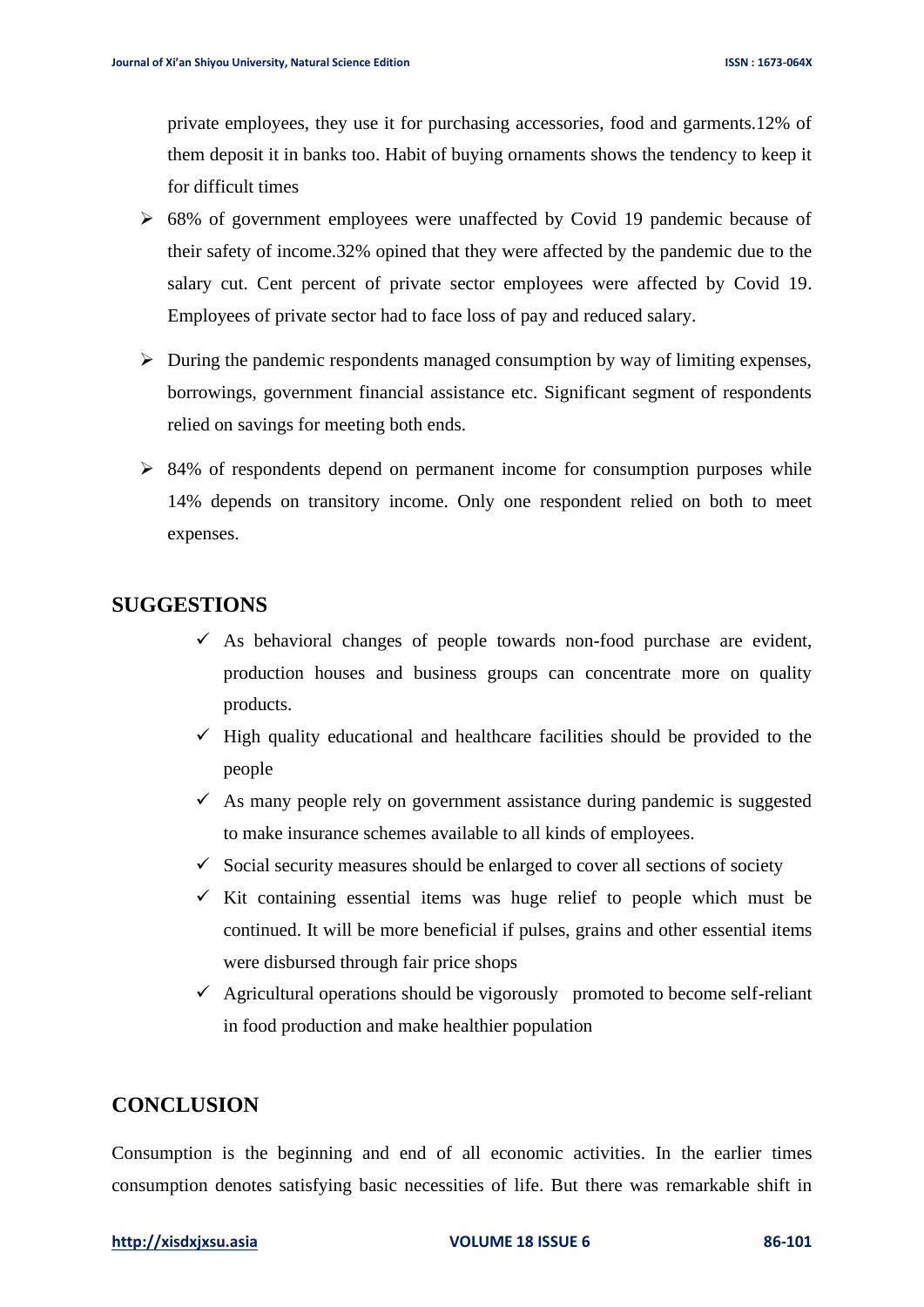consumption pattern of people over the years. This particular study about the consumption pattern of employees shows the trend towards non-food items from food items. Employees both Government employees and private sector employees are more concerned about quality of products and services that they were getting. Spending on education and health has increased which shows the importance given to these sectors by people. Brand consciousness and craving to spend more is visible now. Pandemics like COVID-19 has changed consumption basket very much from luxury to subsistence which can be said as a temporary phenomenon. Even in this pandemic times too people managed consumption by other means. Society's shift is visible in the consumption pattern of people too.

#### **REFERENCES**

- Levacic Rosalind Rebmann Alexander (1979), Macroeconomics-An Introduction to Keynes and neoclassical Controversies, Macmillan
- Verma Rana (2019), Macroeconomic Analysis, Vishal Publishing
- Jose, K., Sancy (2020), Covid-19 Implications on Kerala's Consumption Pattern, Modern Diplomacy July 31 2020 Edition
- Kerala State Planning Board Report on COVID-19 Pandemic and Lockdown, May 2020, *https://spb.kerala.gov.in/sites/default/files/2020-09/cov19\_qck\_asmt...*
- Economic Review 2019, Kerala State Planning Board, [https://spb.kerala.gov.in](https://spb.kerala.gov.in/)
- Keynes, J. M (1936): The General Theory of Employment, Interest and Money, Harcourt, Brace & World: NY
- Duesenberry James S (1949): Income, saving, and the theory of consumer behavior, Cambridge : Harvard University Press
- Friedman, Milton (1957): A Theory of the Consumption Function, Princeton: Princeton University Press
- Modigliani, F, and Ando, A, (1960): The Permanent Income and the Life Cycle Hypothesis of Savings Behaviour, Comparisons and Test, in Friend, I and Jones, R, (eds), Consumption and Savings, Vol. II,
- NITI Aayog (2017): State Finances of Kerala: Performance, Challenges and the Way Ahead, Indian Institute of Management Kozhikode: Calicut.

#### **AUTHORS**

First Author –Reshma Suresh Pullatt, PhD Scholar, NSS Hindu College, Changancherry, Mahatma Gandhi University, [resh617@gmail.com](mailto:resh617@gmail.com)

Co- Author – Dr. Sheeba VT, HoD & Asst. Prof. Dept of Economics, NSS Hindu College, Changancherry, Mahatma Gandhi University, [sheebskrishna@gmail.com](mailto:sheebskrishna@gmail.com)